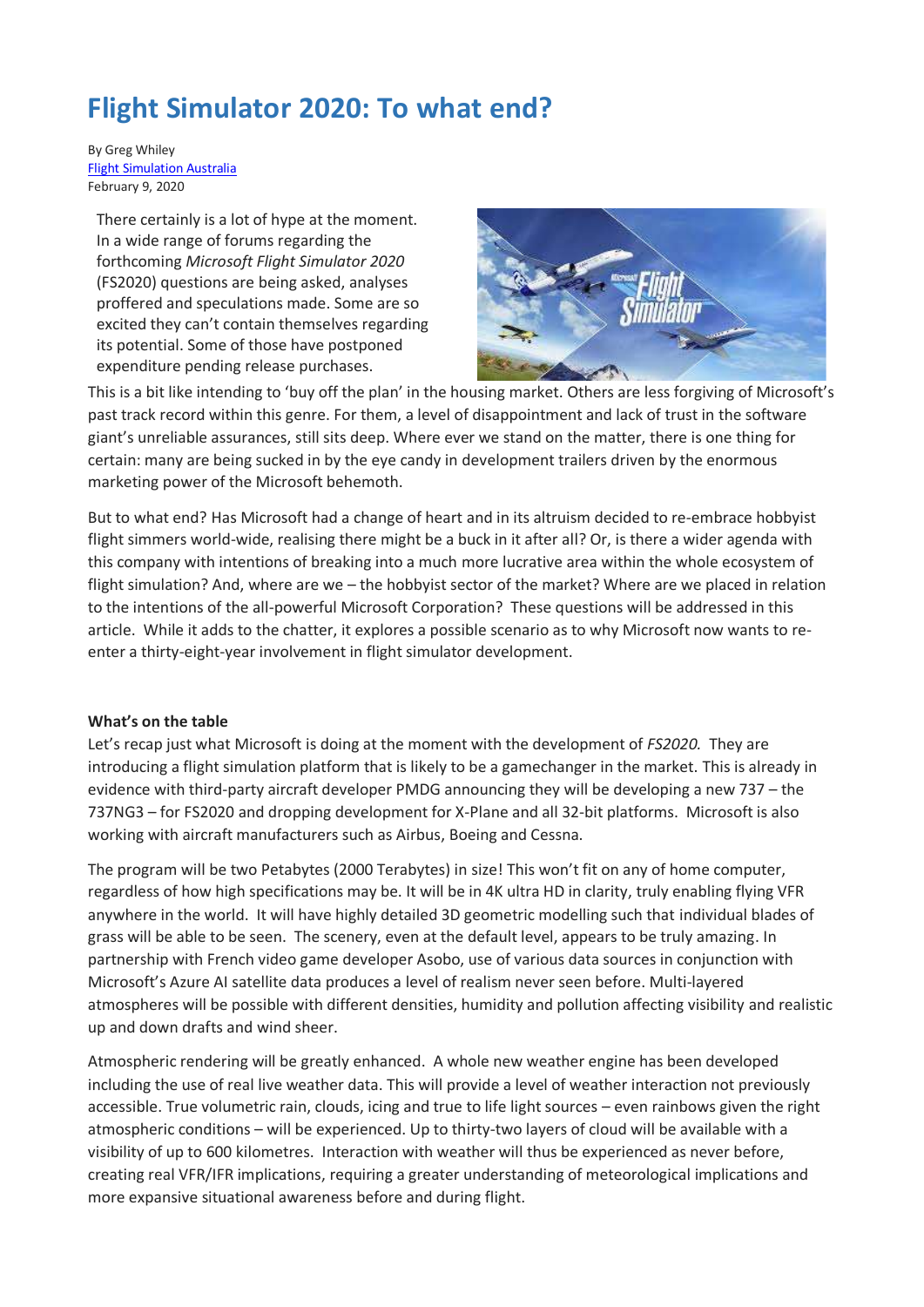

New weather engine produces magnificent effects. Screenshot credit: Tuckie4982, flightsimulator.com

The core physics of the platform will mean sloped surfaces can be modelled, as well as accurate depiction of friction when landing on different surfaces and using brakes. The effect on aircraft systems will have more of a realistic impact on modelled aircraft performance, in, for example, the raising and lowering of landing gear. Aircraft performance also in actions such as spins and stalls will be realistically enhanced. It also appears that cockpit rendering and accurate sound reproduction is featured in the new platform.

Now admittedly, the size and processing requirements of the platform are being addressed by Microsoft. *Adaptive streaming* that is, the amount of data being conveyed through the Internet to match Internet speed, will address the issue of variation of Internet band width. *Adaptive framerates* will also be a feature whereby the framerate will be adapted to match monitor refresh rates at any given point in time, providing a much smoother framerate experience.

The ability to take advantage of multiple CPUs, the employment of adaptive streaming and adaptive framerates may negate the necessity of super high-end computer specifications. But nonetheless the experience is likely to vary according band width, the power of the CPU, the number of cores in the computer and the capability of the graphics card.

## **So why?**

So back to the primary question: To what end is Microsoft involved in this venture?

Do you really think that Microsoft is spending untold millions of dollars just for the development of yet another flight simulation platform? Do you really think they can recap their R&D expenditure and make a profit just from the sales of Flight Simulator 2020? I think not. So why is Microsoft investing so heavily into this flight simulator?

Perhaps the answer lies not with the home-based flight simulation enthusiast market at all. Could it be that Microsoft has determined that this software has its real place in the whole ecosystem of the flight simulation industry, in Level 6 flight training devices (FTDs) and particularly in Level D full-motion simulators. Most computer games are actually professional software, the only difference is being the licencing terms to restrict their application to personal/home use. X-Plane, for example, offers a "Professional Level" of training software to aviation training facilities. It also has an FAA certified version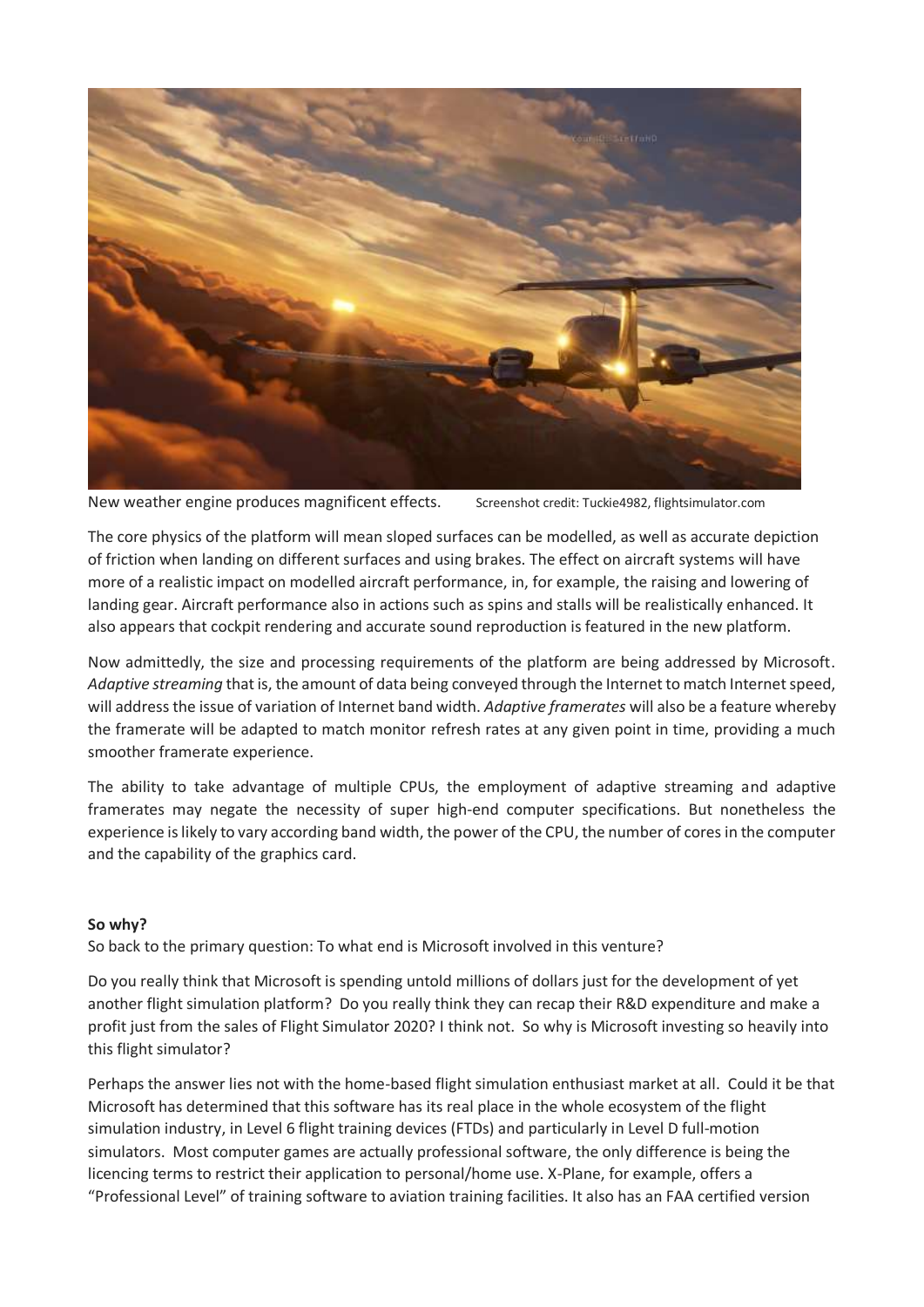that if paired with proper controls is legal for accrediting certain training/instructional hours. So, could it be that Microsoft wants a share of the high-end commercial simulation market?

There are currently two main players in the commercial simulation industry: CAE Inc. (CAE) and L3 Commercial Training Solutions (L3 CTS). CAE, a Canadian company, sells flight simulators and training devices to airlines, aircraft manufacturers and training centres. It licenses its simulation software to various market segments and has a professional services division. In 2001, CAE acquired BAE Systems' Flight Simulation and Training division, formerly known as Reflectone Inc., a publicly listed company based in Tampa, Florida. Reflectone sold flight simulators to the military and provided pilot training on its premises.<sup>1</sup>

CAE has become the world's largest flight instructor. It conducts airline pilot training and business jet pilot training in its 65 aviation training centres worldwide. In the United States, the firm is a supplier of initial and recurrency training for airlines such as JetBlue and non-airline-based companies, including charter and cargo operators. In December 2001 the firm acquired Simuflite training centres in Dallas, Texas and Morristown, New Jersey, which are now called *CAE SimuFlite.* The facility at Dallas/Fort Worth International Airport is the largest business aviation training facility in the world at 39,600 square metres, with 34 simulators and approximately 450 employees. In February 2016, CAE acquired one of its competitors, Lockheed Martin Commercial Flight Training, formerly known as Sim-Industries.<sup>2</sup>

The demand for CAE's services is likely to keep growing. The company's sales pitch is that 20% to 30% savings on training can be made by either taking over an airline's training centres and running them more efficiently or having airline pilots go through one of the programs CAE operates in its 65 centers around the globe. CAE's customer base is dominated by rapidly expanding Asian airlines and low-cost carriers like AsiaAir, EasyJet and Ryanair. These airlines are happy to grow their expanding pilot cohorts without sinking capital into buying simulators or constructing their own training facilities.<sup>3</sup>

L3 Commercial Training Solutions (L3 CTS) is a flight training provider and manufacturer of civil flight simulators based in Crawley, England. It is a subsidiary of American simulator manufacturer L-3 Link Simulation & Training, itself part of L3 Technologies, and was formed as L-3 Link Simulation & Training UK in 2012, when L3 acquired the civil fixed-wing simulation division of Thales Training & Simulation (TTS).<sup>4</sup>

L3 CTS's core product is the *RealitySeven* line of full flight simulators, which covers a wide range of aircraft types: from turboprop ATR72 to single-aisle Embraer E2, A320, Boeing 737 and wide-bodies Boeing 747, Boeing 767, Boeing 777, Boeing 787 and Airbus A330, A350 and Airbus A380. A major part of the business is also the provision of flight training services, including cadet selection, initial training and airline training, both in the UK and in Bangkok, Thailand, through the controlled Asian Aviation Training Centre, which was acquired as part of the TTS deal.<sup>5</sup>

Many established airlines are hesitant to outsource pilot training to companies such as CAE Inc or L3 CTS. It seems the impetus is to imprint their own operating procedures company policies and cultures on pilots with in-house training. Meanwhile, Boeing and Airbus have expanded into pilot training as part of their push into higher-margin services. Nevertheless, inroads are being made with some big-name airlines. CAE launched a rookie pilot training program with American Airlines in 2018 and established a joint venture with Singapore Airlines to establish a training centre.<sup>6</sup>

The reason game software such as FSX and X-Plane can't be used for class D simulators is because their core physics and visual simulations are not up to regulatory standards such as that of the FAA. Reflections off waves in water, flight model characteristics in meteorological, other environmental conditions and aircraft systems can't cut the mustard for professional training purposes. They made be good enough for games, but not for real simulation. Yet, engines being developed by Microsoft for FS2020, as described earlier, could conceivably tip the balance towards their software meeting requirements for advanced training simulators and accreditation accordingly.

With software development companies such as CAE making inroads into pilot training. With the emerging technology of VR, airlines such as Boeing and Airbus may turn back to simulator manufacturers with their in-built software for pilot training purposes. Add to this the latest development in the military sector of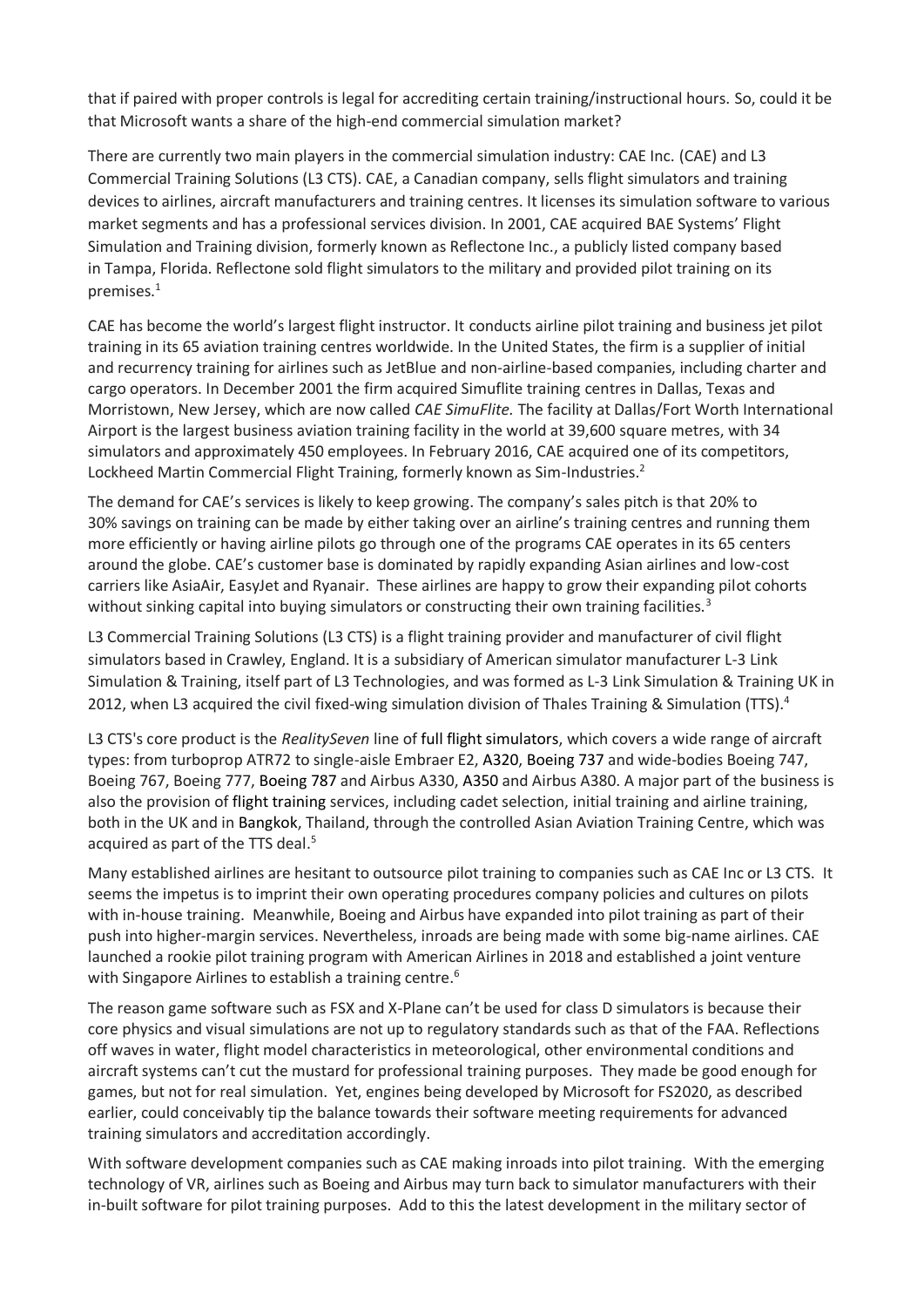electronic autonomous attack aircraft there are potential gains to be made. It has just been announced that Boeing and the US Navy have successfully flown a pair of EA-18G Growler attack aircraft autonomously.

In tests, of manned-unmanned teaming (MUM-T), two EA 18Gs flew as unmanned aerial systems (UAS) while being controlled by a third, manned Growler, acting as mission controller. According to Tom Brandt, Boeing's MUM-T team, said the aim of the US Navy and Boeing was to prove "the effectiveness of technology allowing F/A-18 Super Hornets and EA-18G Growlers to perform combat missions with unmanned systems".<sup>7</sup> Brant went on to say, "this demonstration allows Boeing and the navy the opportunity to [analyse] the data collected and decide where to make investments in future technologies…It could provide synergy with other US Navy unmanned systems in Development across the spectrum and in other services."<sup>7</sup>

Similar contemplations are emerging for the commercial sector. It is being suggested that drone-control software applications are poised to quickly become the world's most experienced pilots. Concerns are justifiably being raised that human pilots are forgetting, or not being adequately trained, how to fly on their own and may have trouble in taking over an autopilot in an emergency. Autopilot systems already control basically all of a flight, even handling the most harrowing of landings with zero visibility.

Larger and more capable drones capable of operating autonomously along human-defined routes are now being tested. Swarms of drones can fly without needing hundreds of humans to control them. They can perform coordinated manoeuvres that human controllers could never handle, and whether flying in swarms or individually, the software that controls them is rapidly gaining flight experience.<sup>8</sup> Thus a new breed of pilot could emerge – the 'software pilot'.

It is argued that giving software pilots more control would maximise computers' advantages over humans. In training, testing and reliability, the most significant advantage is scale: rather than teaching thousands of individual pilots new skills, updating thousands of aircraft would require only the downloading of updated software.<sup>9</sup>

Both Boeing and Airbus have made significant investments into automation. Boeing has bought Aurora Flight Sciences, a maker of automated drones and aviation parts, in a bid to bring increased automation to airliners, military drones and even personal air taxis. "The combined strength and innovation of our teams will advance the development of autonomy for our commercial; and military systems." said Greg Hyslop, chief technology officer and senior vice president of Boeing Engineering, Test & Technology in a statement.<sup>10</sup> Indeed, Boeing has set up a formal office to develop plans for its next generation passenger airliner, dubbed the 797. Such a jet would be the first all-new airplane to take advantage of the company's on-going research into sensors and automated systems. The dent to Boeing's reputation over the 737MAX debacle, however, may be a set-back to their status in the industry.

Airbus is also looking at the development of autonomous aircraft. It is investigating technologies that will allow a single pilot to operate commercial jetliners, helping cut costs for carriers. "We're pursuing singlepilot operation as a potential option and a lot of the technologies needed to make that happen has also put us on the path towards unpiloted operation," said Paul Eremenko, Airbus Chief Technology Officer. Airbus is also working on technologies that will bring more automation to the cockpit of planes that could help resolve a shortage of pilots in countries like China, which is set to emerge as the world's biggest aviation market. Discussions are underway with Chinese companies such as Baidu to find ways of applying selfdriving vehicles to the aviation industry. $11$ 

It is within this context therefore that Microsoft finds itself. Given its long-standing investment in flight simulation technology, why shouldn't it re-emerge to delve further into the industry with the intention of gaining a market share in this burgeoning industry, estimated to be currently worth US\$5.7 billion and rising to US\$7.7 billion by 2025.<sup>12</sup> My only question is, why the hiatus of nearly a decade in flight simulation development by Microsoft? Was it purely an economic decision at the time with priorities resting with their other divisions; or something more strategic?

In January, 2009, it was reported that the Aces development team behind *FSX* was being heavily affected by Microsoft's ongoing job cuts. Indications were that the whole team would be laid off. The news was later confirmed by Microsoft officials stating they were committed to the *Flight Simulator* franchise, with expectations to continue product releases in the series, but had nothing specific to announce at that time.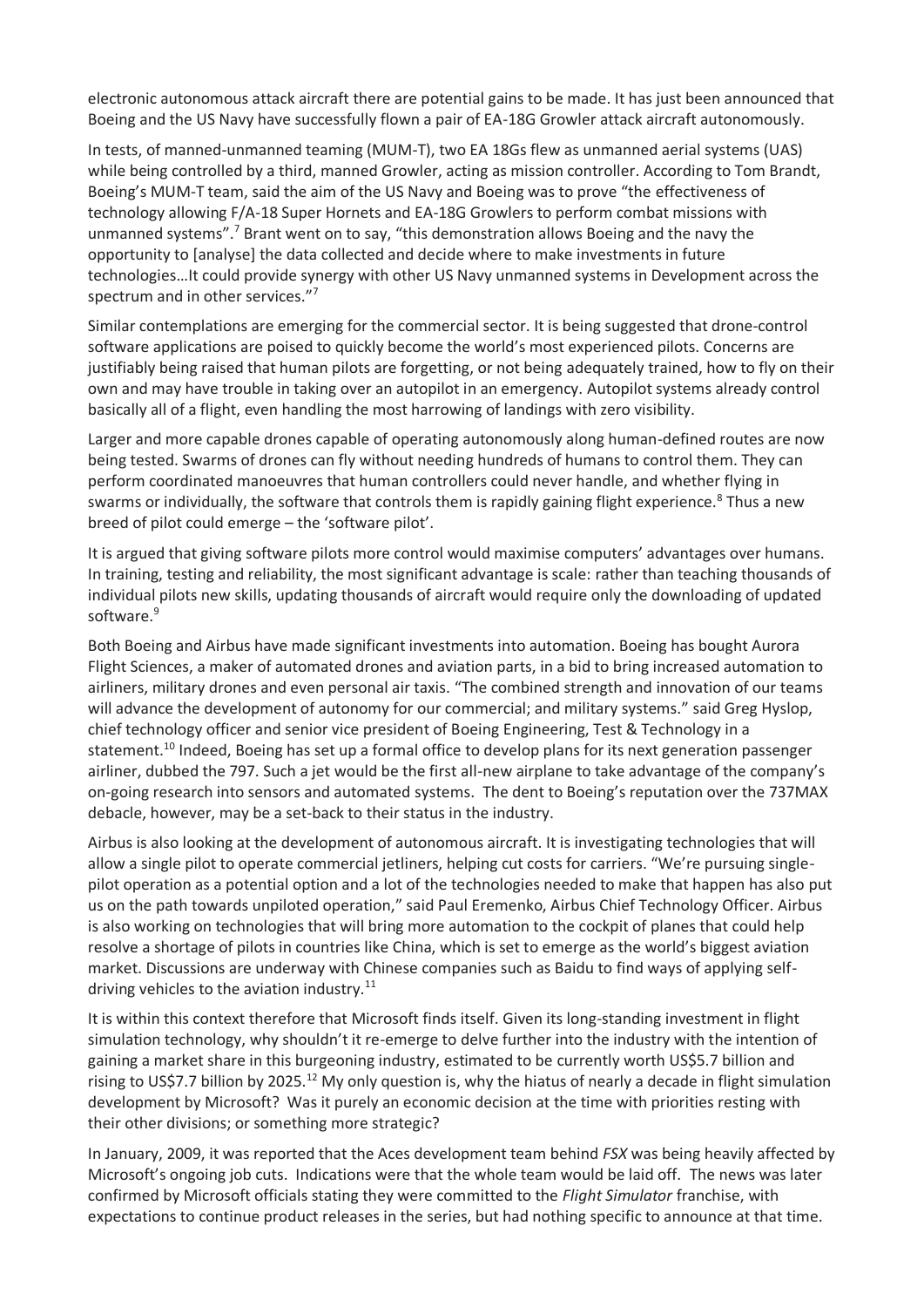In a statement on the FSInsider website a Microsoft official said: "This difficult decision was made to align Microsoft's resources with our strategic priorities. Microsoft Flight Simulator X will remain available at retail stores and Web retailers, the Flight Sim community will continue to learn from and encourage one another, and we remain committed to the Flight Simulator franchise for the long term."<sup>13</sup>

"For the long term" – what did that mean in consideration of their withdrawal from the market following the failure and ultimate cessation of the development of *Flight* in 2012, a product which boasted a further improved graphics engine and enhanced simulation features. According to former Aces employee, Phil Taylor, the shutdown was not due to sales performance of *FSX*, but due to management issues and delays in project delivery, combined with increased demand for staff. The word in the mainstream and gaming media was that future versions could be released as an Internet-based version, or on Microsoft's Xbox platform. <sup>14</sup>Was this pure speculation or an insider prophesy? Was Microsoft all along continuing to tinker with the platform in the background and developing a business plan with a view to a future return to the market. Let's face it, something had to be going on to be enable the announcement of FS2020 development at the Electronic Entertainment Expo (E3) in June, 2019.

#### **Where we fit in**

But what of us – those members of the hobby-based flight simulation community? – that small proportion of the whole flight simulation ecosystem. According to Navigraph's recent report on their 2019 survey of the global flight simulation community, the 17,800 respondents had a median annual expenditure on software of US \$245. That's US\$4,361,000 internationally.<sup>15</sup> Now it's difficult to extrapolate that to the flight sim community world-wide as actual numbers are difficult to gauge. In 2012 a well-known flight simulator add-on distributor made a fairly complex calculation based on sales figures, and came up with the number of 40,000. That supposedly being a figure for the number of flight simmers who present to a payware add-on developers' market, rather than the total number of simmers there actually are.

This seems somewhat low when you consider Microsoft had sold a million copies of *Flight Simulator X* by late 2008 and allegedly hoped to reach 20 million users with their failed Microsoft *Flight. <sup>16</sup>* So if we use a conservative figure of 1 million simmers, hobbyists would be contributing US\$24.6 million to the total global flight simulation market, just 4.3%. This is not a small amount of money in itself, but not considerable in the overall scheme of things. It represents just 0.57% of Microsoft's operating income of US\$ 43 billion in 2019.<sup>17</sup>

Yet flight simmers contribute significantly in kind. While it might seem we are just a drop in the Microsoft ocean financially, we are nonetheless significant contributors to the ongoing development of simulation software as a whole. We are the guinea pigs of the industry who act as testers to the efficacy of the software Microsoft produces. We are no different than those persons who volunteer to undertake human trials for the pharmaceutical industry in testing emerging drugs which may, or may not, improve the lives of untold thousands. Flight sim software sold to domestic users increases the userbase of the software, which helps shake out bugs a lot faster than if it were made available only those high-end commercial users. Hard-core users do this by accepting invitations from Microsoft to act as Tech Alpha and Alpha users and provide feedback with an expectation of taking it seriously. On Microsoft's February 6, 2020, development update, a Reddit User is quoted as saying "The only thing I hope is that people are serious about bug reports and suggestions/feedback". Steam Edition users of *FSX* can contribute by downloading a release of a beta branch that helps Microsoft gain valuable telemetry data "that will help us in the development of the new Microsoft Flight Simulator". <sup>18</sup>

There is a symbiotic relationship then between the Microsoft Corporation and flight simulation enthusiasts. One cannot exist without the other. Microsoft produces game software to satisfy the ever-increasing thirst for realism in the home-based market. At the same time, data obtained on product usability and reliability feeds into expansion of this software to align and integrate into much improved multi-million-dollar simulator hardware for accredited pilot training purposes. Airlines in turn save on training costs by turning to these systems rather than expending on in-house programs.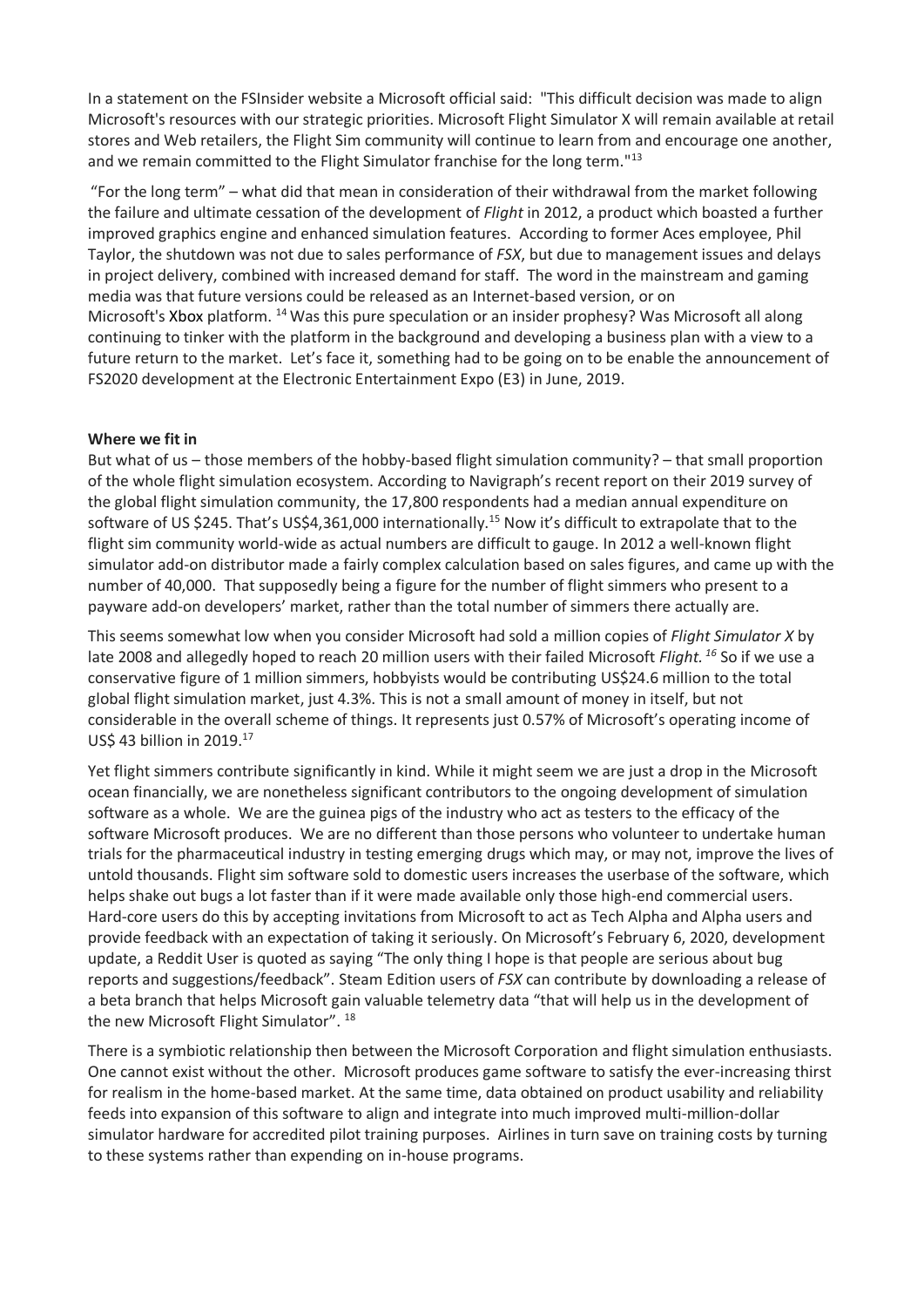#### **Conclusion**

This then is the proposed answer to the question: To what end has Microsoft gone down the FS2020 path? It is a strategic, commercial plan to gain a foothold in the software market for the high-end simulator industry. It is a statement by Microsoft that it can compete with players such as CAE and L3 CTS in a joint race with aircraft manufacturers such as Being and Airbus to produce airplanes of the future; aircraft controlled by highly sophisticated software. In the not too distant future, planes will be able to fly preprogramed routes, under strict environmental and system parameters by 'software pilots' alone. This statement of course opens up another topic for discussion and debate.

Just as space technology has provided beneficial spin-offs for the broader community, Microsoft is giving the flight sim community a simulator which will redefine the longstanding idiom "As real as it gets". Leaked [footage](https://mspoweruser.com/microsoft-flight-simulator-2020-technical-alpha-leaked/) from Microsoft's technical Alpha testing indicates great things are in store on its release. Perhaps we will then be saying that *FS2020* is "As good as it can be". But for now, regardless of how we might feel about Microsoft's past track record, our passion for simulated flight, and quest for ever increasing realism cannot not be sated without Microsoft's return. It's a win win.